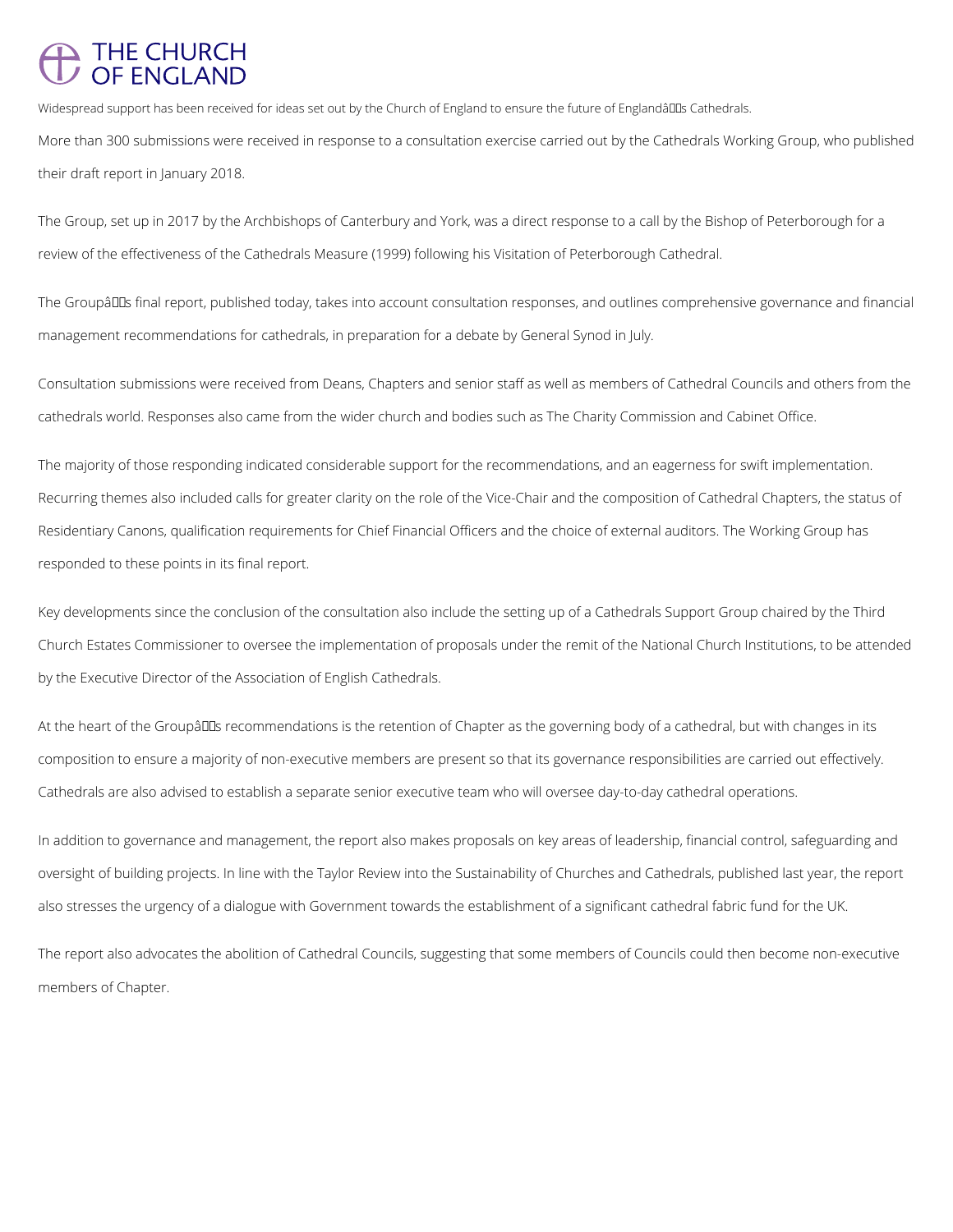General Synod will now debate a motion from the House of Bishops calling for the endorsement of the reportâll as proposals. The majority of changes are expected to be implemented over the next three years, with legislative changes to the Cathedrals Measure expected to be introduced in February 2019.

The Bishop of Worcester, Dr John Inge, the lead bishop for cathedrals, said: âQDEngland has no finer treasure than its cathedrals. Architectural beacons at the heart of our cities and regions, these are spectacular expressions of the mission of God in His world, as well as the faith, skill, and dedication of the generations who have built and maintained them.

âDDCathedral congregations are steadily growing, and they attract over 10 million visitors each year. Demand for contributions to civil society is also constant with 1.2 million people attending civic events at cathedrals annually. This is poignantly the case at remembrance time where, in 2018, cathedrals and churches will be focal points of the nationâll as centenary commemorations of the First World War.

âWith cathedrals increasing in popularity, cultural importance and defying the expectations of a secular age, the vision behind this report is to ensure that they can continue to grow and flourish. $\hat{a}$ DD

The Bishop of Stepney, Adrian Newman, who chaired the Cathedrals Working Group said: âDDAn enormous commitment to cathedrals exists up and down the country, which has been evident throughout this process.

âDDEnglandâDDs cathedrals are an immense gift to Church and nation. This report is intended to have a positive effect on the great contribution they already make to mission and ministry.

âIII would like to express my thanks to the Working Group, and to everyone who has contributed to the consultation process, and hope that both the report and the debate it has stimulated will help to resolve some of the challenges faced at the present time.

âDDPeople care passionately about these remarkable places, and their ability to resonate so deeply with English spirituality simply reinforces the importance of enabling them to flourish for generations to come. â

The Dean of Lincoln, the Very Revd Christine Wilson, said: âDDBritish society has changed a great deal in the 25 years since the last major report on cathedrals by Baroness Elspeth Howe. In that time, cathedralsâ DD congregations have continued to grow, and the ministry and mission of cathedrals are more important than ever.

âDDCathedrals continue to seek to be centres of excellence in all areas of their life, and the proposals made in this report strengthen those

ambitions by providing the conditions in which cathedrals can flourish into the future.

âDDI and my colleagues welcome the proposals made in the report, which are in line with our own mission strategy, and we hope that they can be

brought into effect as soon as possible.â

## **Notes for Editors**